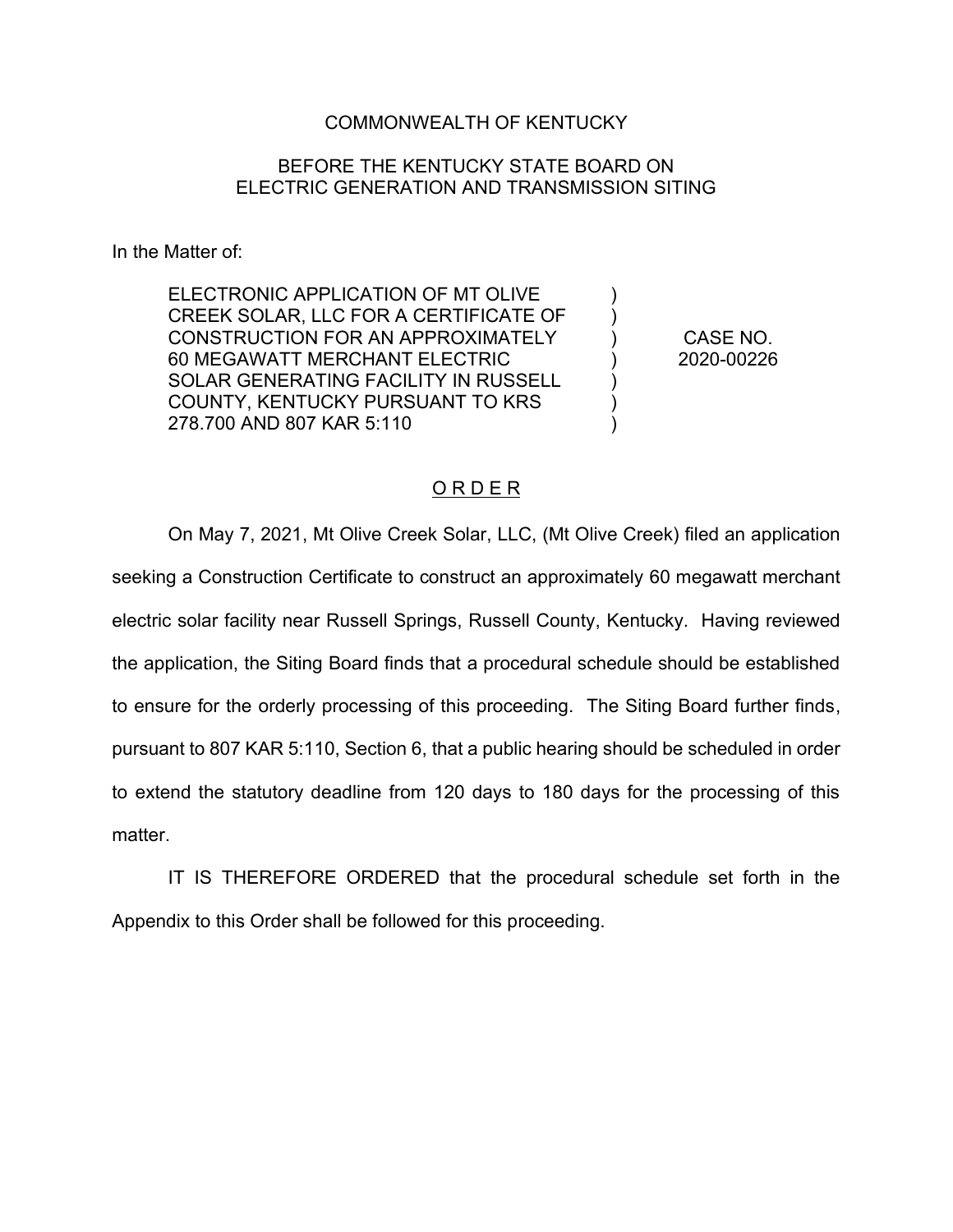By the Kentucky State Board on Electric Generation and Transmission Siting



ATTEST:

 $\ell$ 

Executive Director Public Service Commission *on behalf of* the Kentucky State Board on Electric Generation and Transmission Siting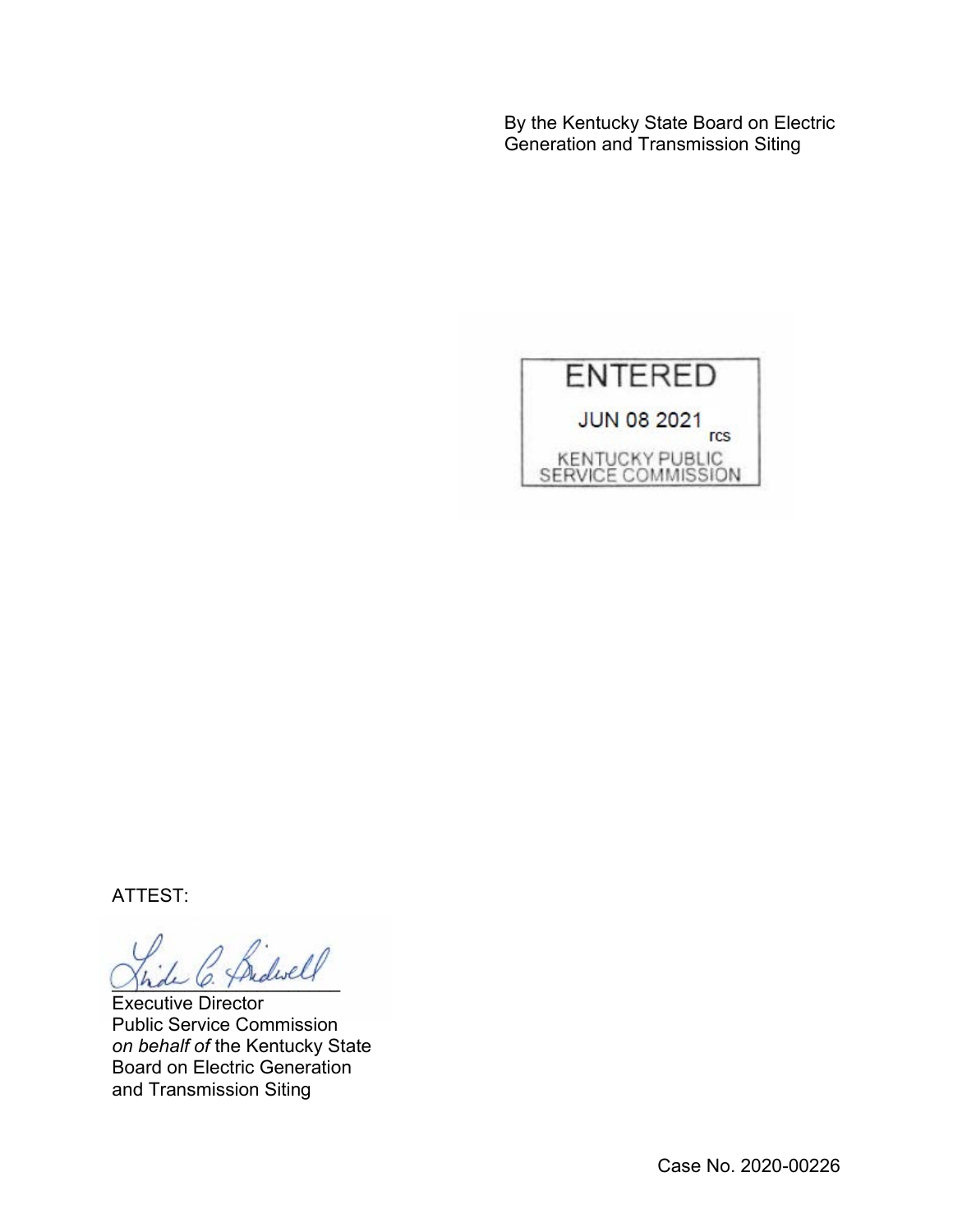## APPENDIX

| APPENDIX TO AN ORDER OF THE KENTUCKY STATE BOARD ON<br>ELECTRIC GENERATION AND TRANSMISSION SITING IN CASE NO. 2020-<br>00226 DATED JUN 08 2021                                                                                                              |  |
|--------------------------------------------------------------------------------------------------------------------------------------------------------------------------------------------------------------------------------------------------------------|--|
|                                                                                                                                                                                                                                                              |  |
|                                                                                                                                                                                                                                                              |  |
| Requests for a public meeting shall be filed no later than  06/17/2021                                                                                                                                                                                       |  |
| First requests for information to Mt Olive Creek Solar, LLC,                                                                                                                                                                                                 |  |
| Mt Olive Creek Solar, LLC, shall file responses to                                                                                                                                                                                                           |  |
| Supplemental requests for information to Mt Olive Creek Solar, LLC,                                                                                                                                                                                          |  |
| Mt Olive Creek Solar, LLC, shall file responses to                                                                                                                                                                                                           |  |
| Siting Board consultant's site assessment report                                                                                                                                                                                                             |  |
| Mt Olive Creek Solar, LLC, shall file its response addressing<br>findings and recommended mitigation measures,                                                                                                                                               |  |
| Public Hearing to be held in Richard Raff<br>Hearing Room of the Public Service Commission<br>at 211 Sower Boulevard, Frankfort, Kentucky<br>(Public hearing may be canceled if no request for a hearing<br>is received by the Siting Board on June 6, 2021) |  |
|                                                                                                                                                                                                                                                              |  |